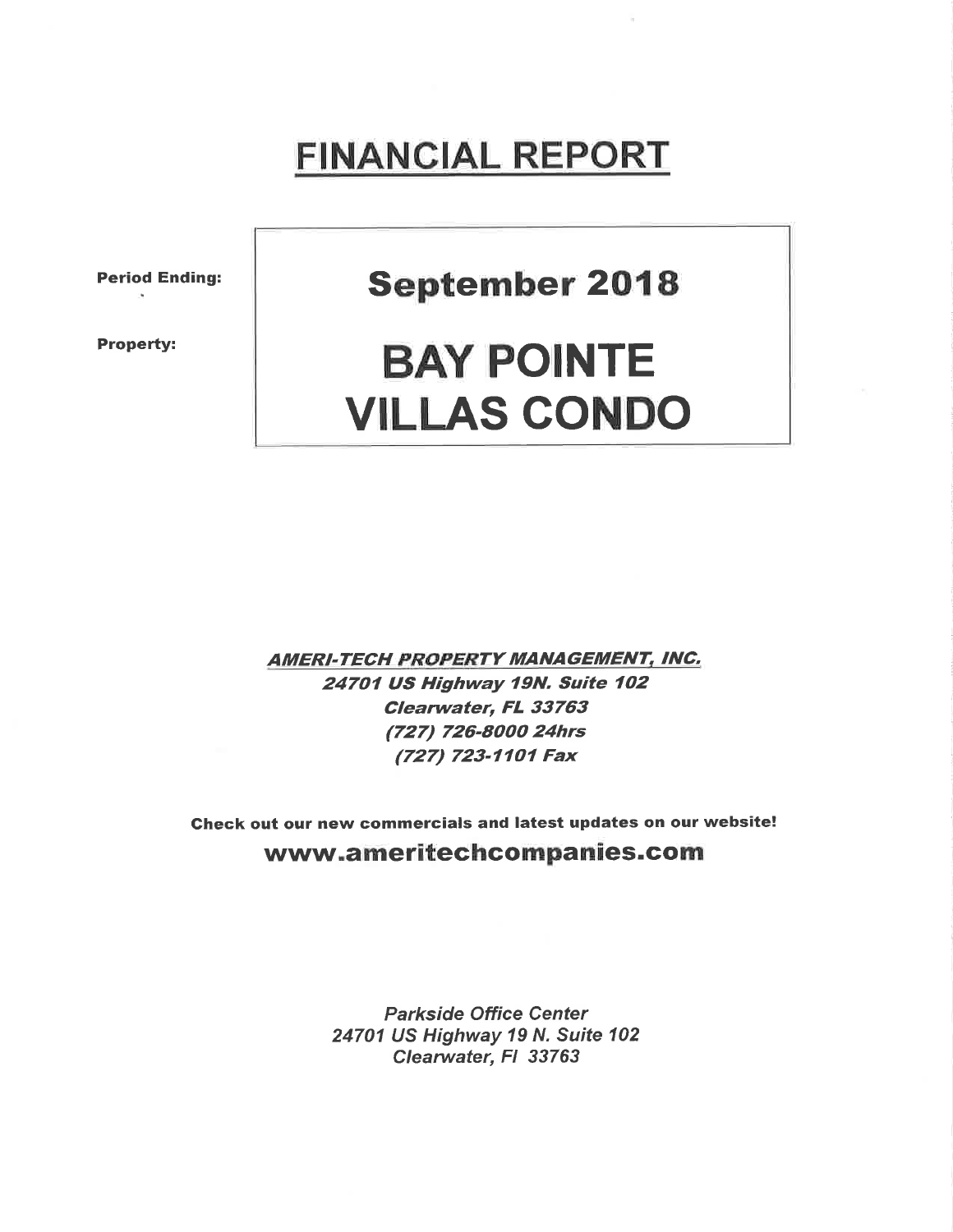It is the intent of Ameri-Tech Property Management services to produce a comprehensive self contained Financial Report, where as the validity and accuracy of the information being reported can be easily understood and substantiated. The following financial information is for Management purposes only in order to assist the association infinancial planning. The attached financials have not been Audited, Reviewed, or Compiled at this time by an independent CPA.

The information contained on this page will aid the reader in better understanding this Financial Report. Each report analysis listed below will be explained in clear detail. This will enable the reader to better understand the intent and purpose of each report, as well as render the current financial disposition of the Property or Association.

### TaþIe of Gontents

| <i><b>Income Statement:</b></i> | The accounting procedures have been prepared on a modified<br>cash basis. All income and expenses are posted on the<br>statement during the same period in which they were incurred.                        |
|---------------------------------|-------------------------------------------------------------------------------------------------------------------------------------------------------------------------------------------------------------|
| <b>Balance Sheet:</b>           | Financial information listed on the Balance Sheet will show all<br>assets and liabilities, such as available cash, deposits, reserve<br>accounts, loans and equity.                                         |
| <b>General Ledger:</b>          | The General Ledger details all of the financial activity performed<br>in a given period to provide the reader with a detailed<br>explanation on each and every entry made for the period being<br>reported. |
| <b>Delinquent Owners:</b>       | This report will list all Delinquent Owners and the current<br>balance due.                                                                                                                                 |
| <b>Prepaid Owners:</b>          | This report will list all Prepaid Members.                                                                                                                                                                  |
| <b>Disbursement Report:</b>     | This report will list all checks disbursed for the period being<br>reported, along with copies of all invoices paid.                                                                                        |
|                                 | <b>Reconciliation Report:</b> This report with the actual bank statements shall reconcile the<br>account statements for the period being reported.                                                          |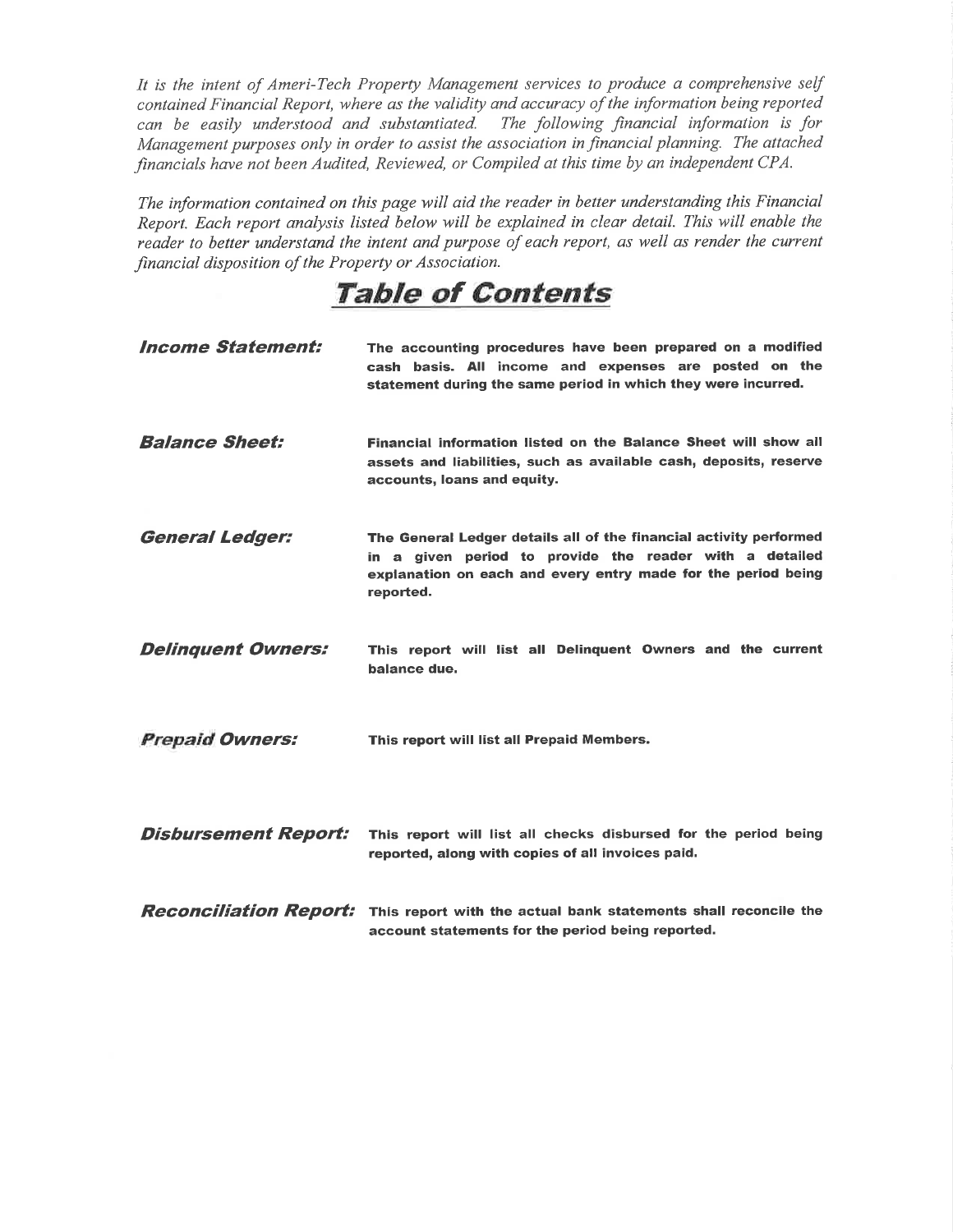

#### Income Statement - Operating

Bay Pointe Villas Condo Assn. Inc.

#### Date: 10/5/2018 Time: 1:50 pm Page: 1

#### 09/30/2018

|                       |                                     |                           | <b>Current Period</b> |              | Year-to-date | Annual      |                            |              |
|-----------------------|-------------------------------------|---------------------------|-----------------------|--------------|--------------|-------------|----------------------------|--------------|
| Description           |                                     | Actual                    | <b>Budget</b>         | Variance     | Actual       | Budget      | Variance                   | Budget       |
| <b>REVENUE</b>        |                                     |                           |                       |              |              |             |                            |              |
| 4010                  | Unit Maintenance Fees               | \$8,695.00                | \$9,085.00            | (\$390.00)   | \$60,976.00  | \$81,765.00 | (\$789.00)                 | \$109,020.00 |
| 4020                  | Unit Late Fees                      | ¥                         | ÷                     | E            | 60.00        | ÷           | 60,00                      |              |
| 4400                  | Operating Interest Income           | 0.24                      | ì.                    | 0.24         | 7.49         | u,          | 7.49                       |              |
| 4500                  | Application Income                  | ä,                        | Ξ                     | ×            | 50.00        | $\sim$      | 50.00                      |              |
| 4800                  | Misc Income                         | (1,350,00)                | и                     | (1,350.00)   | s.           | ×.          | ω,                         |              |
| <b>Total REVENUE</b>  |                                     | 7,345.24                  | 9,085.00              | (1,739.76)   | 81,093.49    | 81,765.00   | (671.51)                   | 109,020.00   |
| <b>EXPENSES</b>       |                                     |                           |                       |              |              |             |                            |              |
|                       | <b>ADMINISTRATIVE</b>               |                           |                       |              |              |             |                            |              |
| 5010                  | <b>Copies/Printing Supplies</b>     | 259.50                    | 60.00                 | (199.50)     | 1,627.89     | 540.00      | (1,087.89)                 | 720.00       |
| 5300                  | Insurance                           | 2,371.50                  | 3,000.00              | 628,50       | 24,872.93    | 27,000.00   | 2,127.07                   | 36,000.00    |
| 5600                  | Corporate Report Fee                | $\widetilde{\phantom{a}}$ | 5.00                  | 5.00         | 61.25        | 45.00       | (16.25)                    | 60.00        |
| 5610                  | <b>Bureau Fees</b>                  | $\frac{1}{2}$             | 8.00                  | 8.00         | à.           | 72,00       | 72.00                      | 96.00        |
| 5800                  | Management Fee                      | 650.00                    | 400.00                | (250.00)     | 4,800.00     | 3,600.00    | (1, 200.00)                | 4,800.00     |
| 5900                  | Legal                               | $\bar{a}$                 | 50.00                 | 50.00        | 1,700.00     | 450.00      | (1, 250.00)                | 600.00       |
| 5910                  | Accounting/Tax Returns              |                           | 30.00                 | 30.00        | 350.00       | 270.00      | (80.00)                    | 360.00       |
| 6210                  | Pool Permit                         | $\mathbf{a}$              | 15.00                 | 15.00        | 175,00       | 135,00      | (40.00)                    | 180.00       |
|                       | <b>Total ADMINISTRATIVE</b>         | 3,281.00                  | 3,568,00              | 287,00       | 33,587.07    | 32,112.00   | (1,475.07)                 | 42,816,00    |
|                       | <b>GROUNDS MAINTENANCE</b>          |                           |                       |              |              |             |                            |              |
| 5400                  | Lawn Service Contract               | (500.00)                  | 900.00                | 1,400.00     | 6,800.00     | 8,100.00    | 1,300.00                   | 10,800.00    |
| 5410                  | Mulch                               |                           | 100.00                | 100.00       | ž            | 900.00      | 900.00                     | 1,200.00     |
| 5420                  | Trees                               | ş                         | 100.00                | 100.00       | ä,           | 900.00      | 900.00                     | 1,200.00     |
|                       | <b>Total GROUNDS MAINTENANCE</b>    | (500.00)                  | 1,100.00              | 1,600.00     | 6,800.00     | 9,900.00    | 3,100.00                   | 13,200.00    |
|                       | <b>BUILDING MAINTENANCE</b>         |                           |                       |              |              |             |                            |              |
| 6100                  | <b>Building Maintenance</b>         | 1,480.00                  | 700.00                | (780.00)     | 3,951.49     | 6,300.00    | 2,348.51                   | 8,400.00     |
| 6120                  | Miscellaneous Materials             | (225.00)                  | 100,00                | 325,00       | 66,91        | 900.00      | 833.09                     | 1,200.00     |
|                       | <b>Total BUILDING MAINTENANCE</b>   | 1,255.00                  | 800.00                | (455.00)     | 4,018.40     | 7,200.00    | 3,181.60                   | 9,600.00     |
|                       | <b>POOL EXPENSES</b>                |                           |                       |              |              |             |                            |              |
| 6200                  | Pool Service/Supplies/Maint         | 1,157.65                  | 250.00                | (907.65)     | 3,178.00     | 2,250.00    | (928.00)                   | 3,000.00     |
|                       | <b>Total POOL EXPENSES</b>          | 1,157.65                  | 250.00                | (907.65)     | 3,178,00     | 2,250.00    | (928.00)                   | 3,000.00     |
|                       | <b>UTILITY EXPENSES</b>             |                           |                       |              |              |             |                            |              |
| 7000                  | Electric                            | 272,40                    | 180.00                | (92.40)      | 2,014.24     | 1,620.00    | (394.24)                   | 2,160.00     |
| 7001                  | Water and Sewer                     | 3,329.66                  | 1,225.00              | (2, 104.66)  | 12,810.06    | 11,025.00   | (1,785.06)                 | 14,700.00    |
| 7002                  | Trash Removal                       | 680.00                    | 379.00                | (301.00)     | 4,033.23     | 3,411.00    | (622.23)                   | 4,548.00     |
| 7006                  | Cable Service                       | (937.52)                  | 919.00                | 1,856.52     | 8,232.48     | 8,271.00    | 38,52                      | 11,028.00    |
|                       | <b>Total UTILITY EXPENSES</b>       | 3,344.54                  | 2,703.00              | (641.54)     | 27,090.01    | 24,327.00   | (2,763.01)                 | 32,436.00    |
|                       | <b>NON OPERATING EXPENSES</b>       |                           |                       |              |              |             |                            |              |
| 9010                  | Reserves- Painting                  | (738.00)                  | 213.00                | 951.00       | 1,917.00     | 1,917.00    | 4                          | 2,556.00     |
| 9030                  | Reserves-Roof                       | 1,481.00                  | 530.00                | (951.00)     | 4,770.00     | 4,770.00    |                            | 6,360.00     |
| 9080                  | Reserves- Unallocated Interest      | (79.00)                   | (79.00)               | ÷.           | (711.00)     | (711.00)    | $\overline{\phantom{a}}$ . | (948.00)     |
|                       | <b>Total NON OPERATING EXPENSES</b> | 664.00                    | 664.00                | ÷,           | 5,976.00     | 5,976.00    | 0.00                       | 7,968.00     |
| <b>Total EXPENSES</b> |                                     | \$9,202.19                | \$9,085.00            | (\$117.19)   | \$80,649,48  | \$81,765,00 | \$1,115.52                 | \$109,020.00 |
|                       |                                     |                           |                       |              |              |             |                            |              |
|                       | <b>COMBINED NET INCOME</b>          | (\$1,856.95)              | \$-                   | (\$1,856.95) | \$444.01     | \$-         | \$444.01                   | \$-          |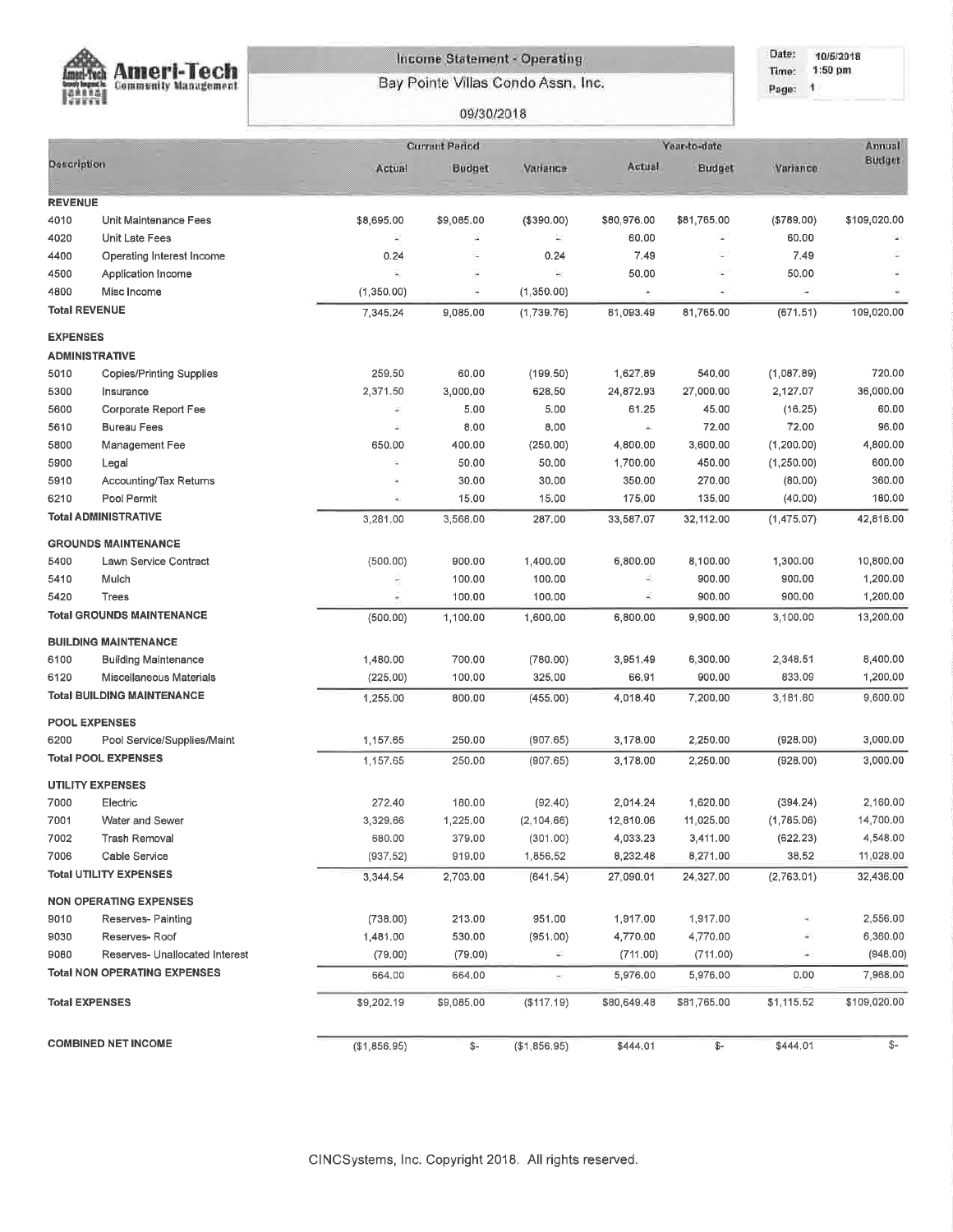|                                     |                |           |                     |                          |                          | Income Statement Summary - Operating |                     |                          |            |         |                              | Date:    | 10/5/2018                |             |
|-------------------------------------|----------------|-----------|---------------------|--------------------------|--------------------------|--------------------------------------|---------------------|--------------------------|------------|---------|------------------------------|----------|--------------------------|-------------|
| <b>Ameri-Tech</b><br>Lmen-Yech      |                |           |                     |                          |                          | Bay Pointe Villas Condo Assn. Inc.   |                     |                          |            |         |                              | Time:    | 1:50 pm                  |             |
| <b>Community Management</b><br>國語   |                |           |                     |                          |                          | Fiscal Period: September 2018        |                     |                          |            |         |                              | Page:    | $\blacksquare$           |             |
|                                     |                |           |                     |                          |                          |                                      |                     |                          |            |         |                              |          |                          |             |
| Account                             | <b>January</b> | February  | March               | April                    | May.                     | <b>June</b>                          | <b>July</b>         | August                   | September  | October | November                     | December |                          | Total       |
| <b>REVENUE</b>                      |                |           |                     |                          |                          |                                      |                     |                          |            |         |                              |          |                          |             |
| 4010 Unit Maintenance Fees          |                |           |                     |                          | 48,566.00                | 5,935.00                             | 9,880.00            | 7,900.00                 | 8,695.00   |         |                              |          |                          | \$80,976.00 |
| 4020 Unit Late Fees                 |                |           |                     |                          | 60.00                    | ×                                    | Сm)                 | $\overline{\phantom{a}}$ | $\pm$      |         |                              |          |                          | 60.00       |
| 4400 Operating Interest Income      |                |           |                     |                          | 5,81                     | 0.30                                 | 0,74                | 0.40                     | 0.24       |         |                              |          |                          | 7.49        |
| 4500 Application Income             |                |           |                     |                          | 50.00                    | $\bar{a}$                            |                     | ×                        |            |         |                              |          |                          | 50.00       |
| 4800 Misc Income                    |                |           |                     |                          | $\overline{\phantom{a}}$ |                                      |                     | 1,350.00                 | (1,350.00) | Ξ       | ٠                            |          | $\overline{\phantom{a}}$ | ÷           |
| <b>Total REVENUE</b>                | ٠              |           |                     | $\overline{\phantom{a}}$ | 48,681.81                | 5,935.30                             | 9,880.74            | 9,250.40                 | 7,345.24   |         | ۰                            |          | $\sim$                   | 81,093.49   |
| <b>EXPENSES</b>                     |                |           |                     |                          |                          |                                      |                     |                          |            |         |                              |          |                          |             |
| <b>ADMINISTRATIVE</b>               |                |           |                     |                          |                          |                                      |                     |                          |            |         |                              |          |                          |             |
| 5010 Copies/Printing Supplies       |                |           |                     |                          | 615.47                   | 639.42                               | 47.00               | 66.50                    | 259.50     |         |                              |          |                          | 1,627.89    |
| 5300 Insurance                      |                |           |                     |                          | 15,604.20                | 1,414.31                             | 3,063.56            | 2,419.36                 | 2,371.50   |         |                              |          |                          | 24,872.93   |
| 5600 Corporate Report Fee           |                |           |                     |                          | 61.25                    | $\bullet$                            | $\hat{\phantom{a}}$ | $\bullet$                | $\sim$     |         |                              |          |                          | 61.25       |
| 5800 Management Fee                 |                |           |                     |                          | 2,000.00                 | 850.00                               | 650.00              | 650.00                   | 650.00     |         |                              |          |                          | 4,800.00    |
| 5900 Legal                          |                |           | ÷                   | $\overline{\phantom{a}}$ | ÷,                       | ÷.                                   |                     | 1,700.00                 |            |         |                              |          |                          | 1,700.00    |
| 5910 Accounting/Tax Returns         |                |           |                     |                          | 350.00                   | ×,                                   |                     | ÷.                       |            |         |                              |          |                          | 350.00      |
| 6210 Pool Permit                    | Ξ              |           | 妥                   | $\approx$                | 175.00                   | Φ                                    | ×                   | ÷                        |            | ÷.      | ÷                            |          |                          | 175.00      |
| <b>Total ADMINISTRATIVE</b>         |                |           |                     | ×.                       | 18,805.92                | 2,903.73                             | 3,760.56            | 4,835.86                 | 3,281.00   |         | ä,                           |          | $\sim$                   | 33,587.07   |
| <b>GROUNDS MAINTENANCE</b>          |                |           |                     |                          |                          |                                      |                     |                          |            |         |                              |          |                          |             |
| 5400 Lawn Service Contract          |                |           |                     |                          | 5,100.00                 | 2,200.00                             |                     | $\overline{\bullet}$     | (500.00)   |         |                              |          |                          | 6,800.00    |
| <b>Total GROUNDS MAINTENANCE</b>    |                |           |                     | ī.                       | 5,100.00                 | 2,200.00                             | $\sim$              | ¥.                       | (500.00)   | ×,      | $\overline{\bullet}$         |          |                          | 6,800.00    |
| <b>BUILDING MAINTENANCE</b>         |                |           |                     |                          |                          |                                      |                     |                          |            |         |                              |          |                          |             |
| 6100 Building Maintenance           |                |           |                     |                          | 1,800.08                 | 550,00                               | 21.41               | 100,00                   | 1,480.00   |         |                              |          |                          | 3,951.49    |
| 6120 Miscellaneous Materials        |                |           | ×                   | ÷                        | 66.91                    | 225.00                               | $\sim$              | A)                       | (225.00)   | ÷       | S.                           |          | ÷                        | 66.91       |
| <b>Total BUILDING MAINTENANCE</b>   |                |           |                     | ×                        | 1,866.99                 | 775.00                               | 21.41               | 100.00                   | 1,255.00   | ×       | Ξ                            |          | ٠                        | 4,018.40    |
| POOL EXPENSES                       |                |           |                     |                          |                          |                                      |                     |                          |            |         |                              |          |                          |             |
| 6200 Pool Service/Supplies/Maint    |                |           |                     | 雀                        | 1,125,00                 | ÷                                    | 450.00              | 445.35                   | 1,157.65   | ÷.      | ٠                            |          | ×                        | 3,178.00    |
| <b>Total POOL EXPENSES</b>          |                |           |                     | ï.                       | 1,125.00                 | a,                                   | 450.00              | 445.35                   | 1,157.65   | ÷.      | ÷                            |          | к.                       | 3,178.00    |
| <b>UTILITY EXPENSES</b>             |                |           |                     |                          |                          |                                      |                     |                          |            |         |                              |          |                          |             |
| 7000 Electric                       |                |           |                     |                          | 1.025.27                 | 202.07                               | 291.50              | 223.00                   | 272,40     |         |                              |          |                          | 2,014.24    |
| 7001 Water and Sewer                |                |           |                     |                          | 4,503.36                 | 2,271.64                             | 2,705.40            | $\overline{\phantom{a}}$ | 3,329.66   |         |                              |          |                          | 12,810.06   |
| 7002 Trash Removal                  |                |           | ÷                   | 采                        | 2,681.34                 | 446.89                               | ò.                  | 225.00                   | 680.00     |         | ÷                            |          | ÷                        | 4,033.23    |
| 7006 Cable Service                  | ۰              | $\bullet$ | $\sim$              | $\mathcal{P}$            | 5,472.00                 | 912.00                               | 937.00              | 1,849,00                 | (937, 52)  | ÷       | ×                            |          | $\sim$                   | 8,232.48    |
| <b>Total UTILITY EXPENSES</b>       | ٠              | ٠         | $\bar{\phantom{a}}$ | $\sim$                   | 13,681.97                | 3,832.60                             | 3,933.90            | 2,297.00                 | 3,344.54   | ×.      | ÷.                           |          | ×,                       | 27,090.01   |
| <b>NON OPERATING EXPENSES</b>       |                |           |                     |                          |                          |                                      |                     |                          |            |         |                              |          |                          |             |
| 9010 Reserves- Painting             |                |           |                     | ×                        | 1,065.00                 | 530.00                               | 530.00              | 530.00                   | (738.00)   |         | ÷                            |          |                          | 1,917.00    |
| 9030 Reserves- Roof                 | b.             | ц.        | Ý.                  | $\rightarrow$            | 2,650.00                 | 213.00                               | 213.00              | 213.00                   | 1,481.00   | Tá.     | ٠                            |          | ×                        | 4,770.00    |
| 9080 Reserves- Unallocated Interest |                |           | ۰                   | $\sim$                   | (395.00)                 | (79,00)                              | (79.00)             | (79.00)                  | (79.00)    | ÷       | ν                            |          | ×                        | (711.00)    |
| Total NON OPERATING EXPENSES        |                |           | ø.                  | $\mathcal{P}$            | 3,320.00                 | 664.00                               | 664.00              | 664.00                   | 664.00     |         | $\qquad \qquad \blacksquare$ |          | ×,                       | 5,976.00    |
| <b>Total EXPENSES</b>               |                | ۵         |                     | u                        | 43,899.88                | 10,375.33                            | 8,829.87            | 8,342.21                 | 9,202.19   | ٠       | c                            |          | z.                       | 80,649.48   |

CINCSystems, Inc. Copyright 2018. All rights reserved.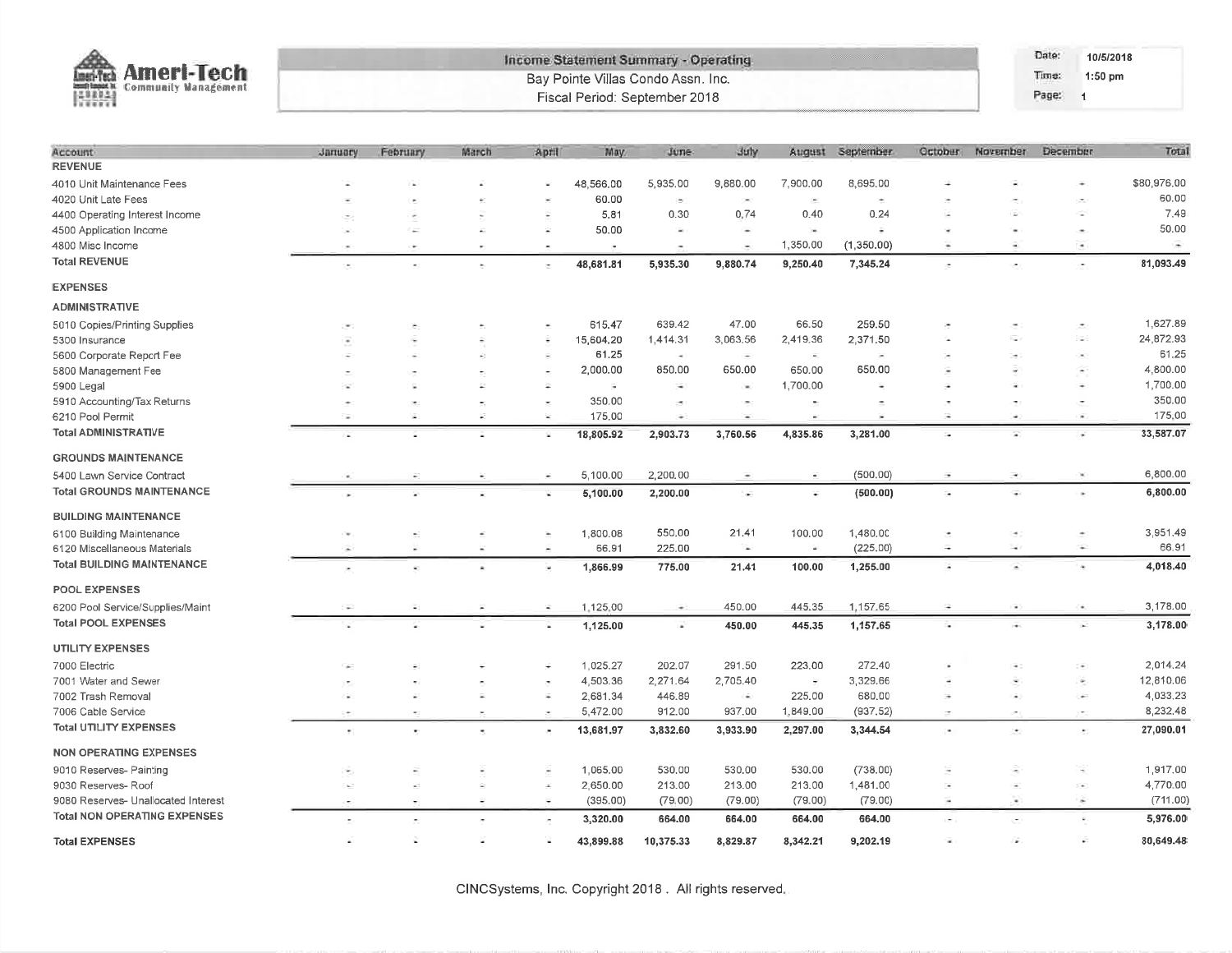| 10/5/2018 |
|-----------|
| $1:50$ pm |
|           |
|           |

| Account |             | <b>AIRLIER</b> | <b>February</b> | March: | April | May      | Uune       | <b>July</b> |        | August September | Cotober November | December | Total    |
|---------|-------------|----------------|-----------------|--------|-------|----------|------------|-------------|--------|------------------|------------------|----------|----------|
|         | Net Income: |                |                 |        |       | 4,781.93 | (4,440.03) | 1,050.87    | 908.19 | (1,856.95)       |                  |          | \$444.01 |